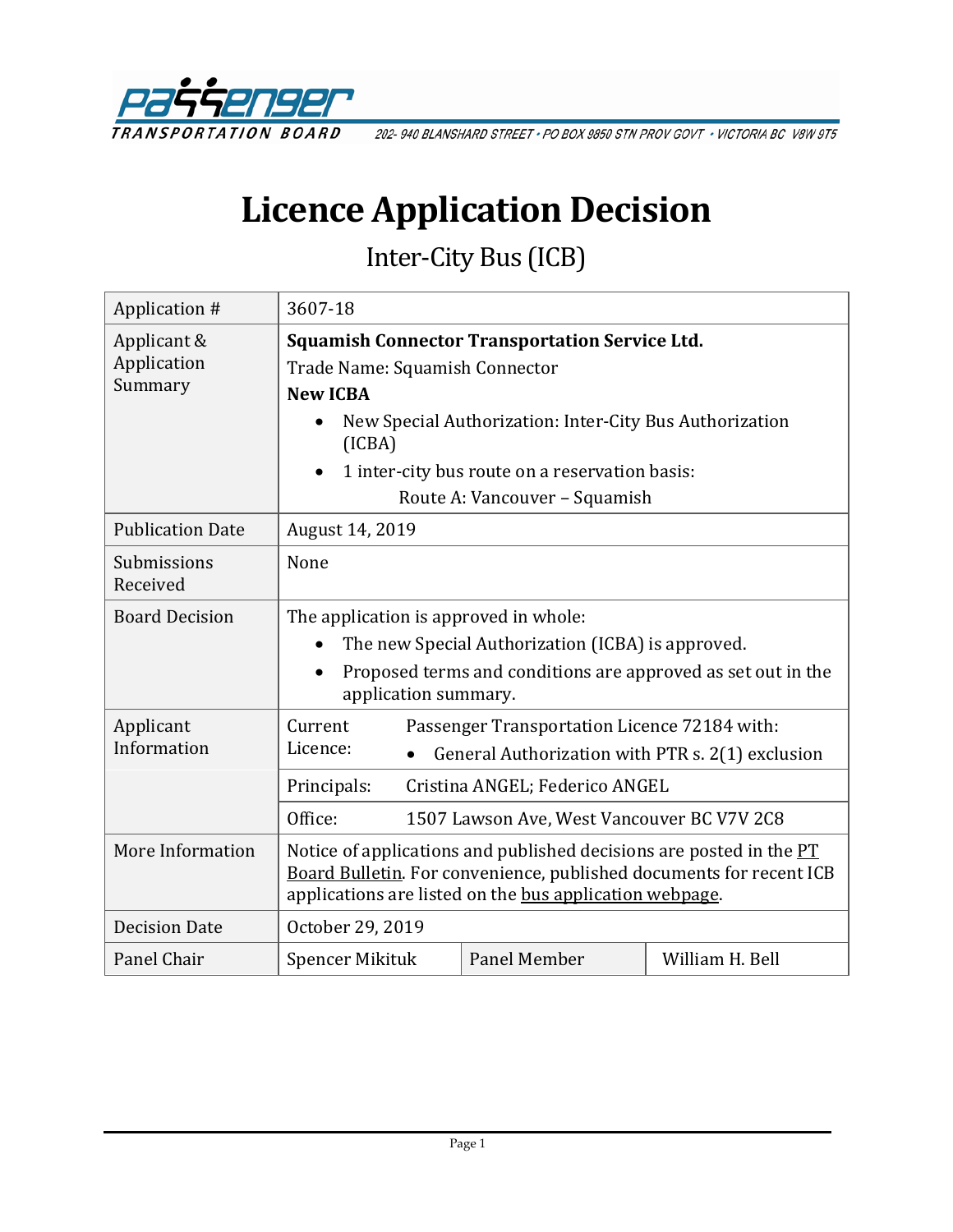## **Introduction**

The applicant, Squamish Connector Transportation Service Ltd., doing business as Squamish Connector, holds Passenger Transportation Licence 72184 with a General Authorization that includes an exclusion from requiring an inter-city bus (ICB) authorization under section 2(1) of the *Passenger Transportation Regulation*. The exclusion is only applicable when the transportation is exclusively a round trip from points in one municipality to a location outside that municipality, then back to the originating municipality where passengers disembark.

Squamish Connector is applying for a new Special Authorization licence with Inter-City Bus Authorization (ICBA) to operate one route on a reservation basis along Highway 1 and 99 between Vancouver and Squamish. The applicant proposes to provide service with a minimum route frequency of two trips per day in each direction. It also seeks an option to pick up and drop off passengers at intermediate stops in the following two locations:

- District of West Vancouver (including Horseshoe Bay)
- Britannia Beach

Figure 1 below shows a map of the proposed new route, including the two optional route points.



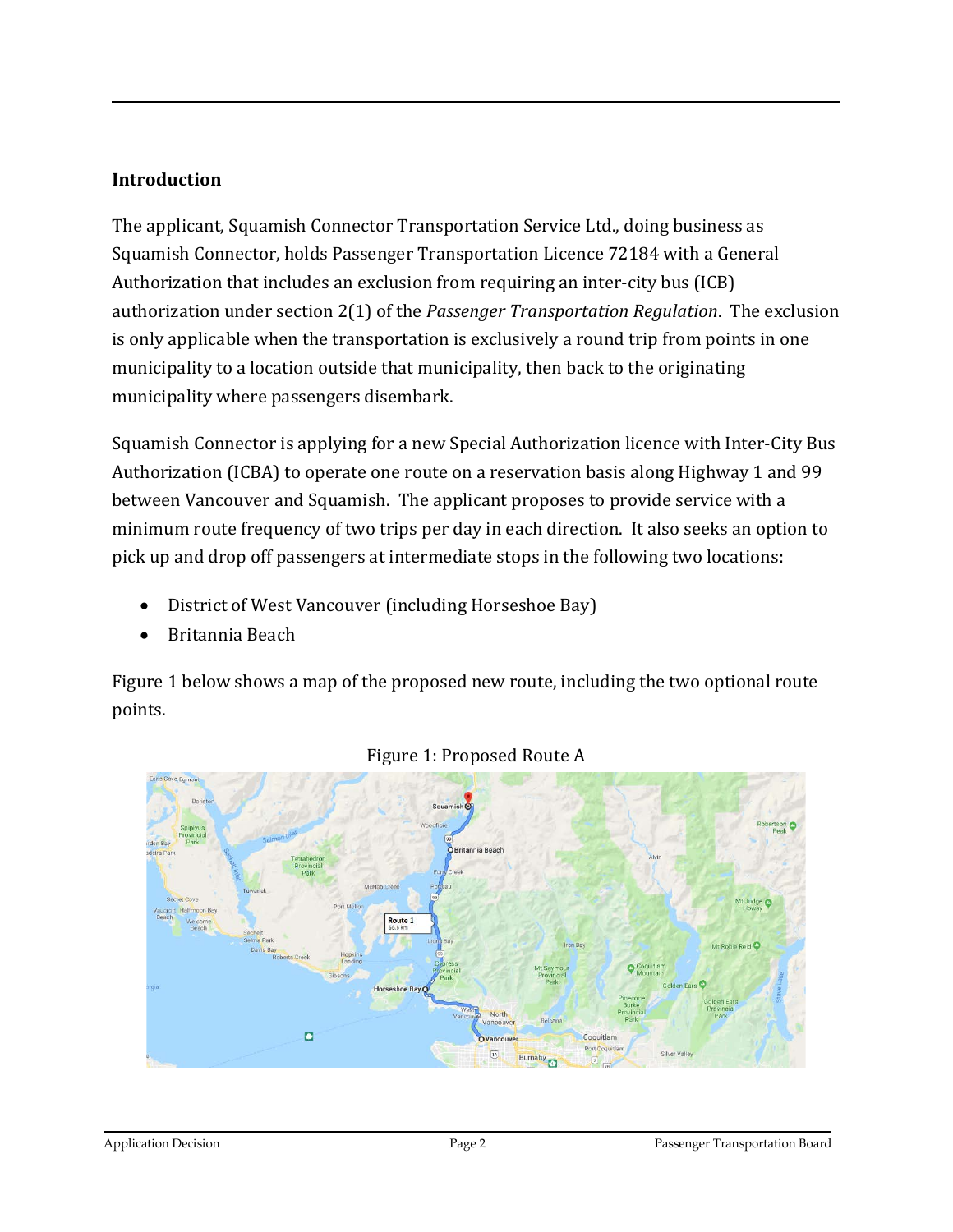# **I. Background**

Squamish Connector was created as a direct response to a growing and unfulfilled need of the Squamish residents to have reliable and cost-effective commuter transportation to and from Squamish. Squamish Connector Transportation Service Ltd. was incorporated in British Columbia on May 30, 2014. Its head office is in West Vancouver, British Columbia.

# **II. Mandate & Jurisdiction**

This application is made under the *Passenger Transportation Act* (the "Act"). The Act regulates the licensing and operation of commercial passenger transportation vehicles in BC.

Under the Act, the Passenger Transportation Board (the "Board") makes decisions on applications for inter-city buses. The Board has the authority to consider and approve applications for new licences as well as applications from existing licensees to change terms or conditions of their licences.

The Board's mandate is stated in section 28 of the Act. Section 28(1) of the Passenger Transportation Act says that the Board may approve, in whole or in part, an application forwarded to it under s. 26(1) after considering whether:

- Is the applicant a fit and proper person to provide its proposed service and is the applicant capable of providing the service?
- Is there is a public need for the service the applicant proposes to provide, and would approving the application support sound economic conditions in the passenger transportation business in British Columbia?

The Act allows the Board to, among other things,

- accept evidence and information that it considers relevant, necessary, and appropriate, whether or not the information would be admissible in a court of law. [Section 15]
- conduct written, electronic or oral hearings, or any combination of them, as the Board, in its sole discretion, considers appropriate. [Section 17]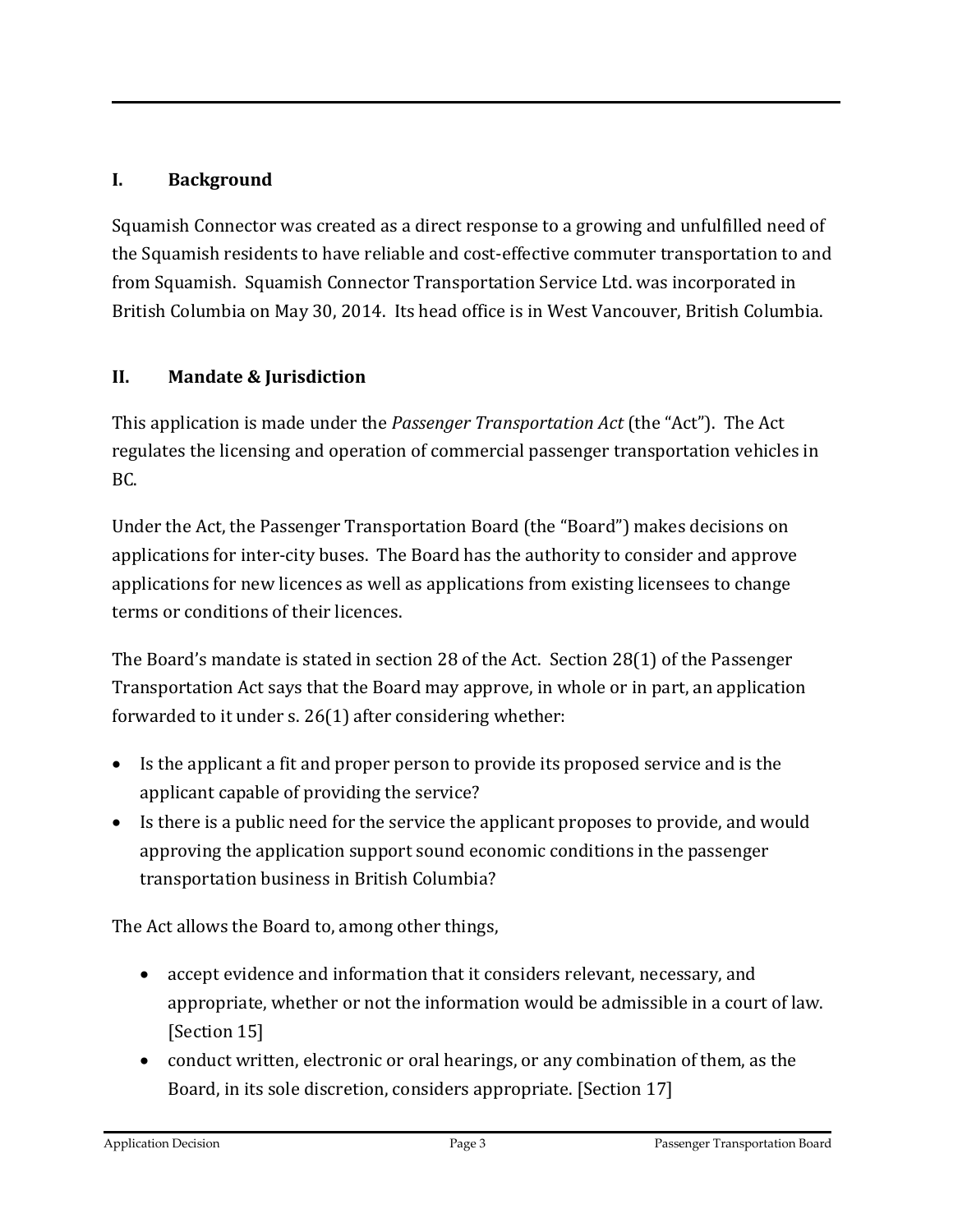• require further information from an applicant. [Section 27(1)(b)]

Section 26(2) of the Act requires the Board to publish the fact and nature of applications and section 27(3) requires the Board to consider applications and any written submissions it receives as result of publication. Section 27(5) says that people who make submissions are not entitled to disclosure of further information, unless the Board orders otherwise.

If the Board approves an application, it will set terms and conditions of licence primarily with respect to routes and service levels.

# **III. Procedural Matters**

The applicant submitted required forms.

This application is being conducted by way of a written hearing.

# **IV. Applicant's Rationale and Submissions**

## *Public Explanation*

The applicant provided the following text in the Application Summary that was published in the *Weekly Bulletin*:

*There is a great need for dependable and cost-effective commuter service for the residents of Squamish. The Squamish Connector is the only company fulfilling that need, catering to commuters who live in Squamish and work in Vancouver.*

*With the departure of Greyhound, the commuters of Squamish to Whistler and the North Shore will have no way of getting to work except in private cars. The Squamish Connector will provide a cost-effective service while contributing to the environment by removing cars from the Sea-to-Sky Highway.* 

## *Submissions & Applicant's Response*

The Board did not receive submissions on this application.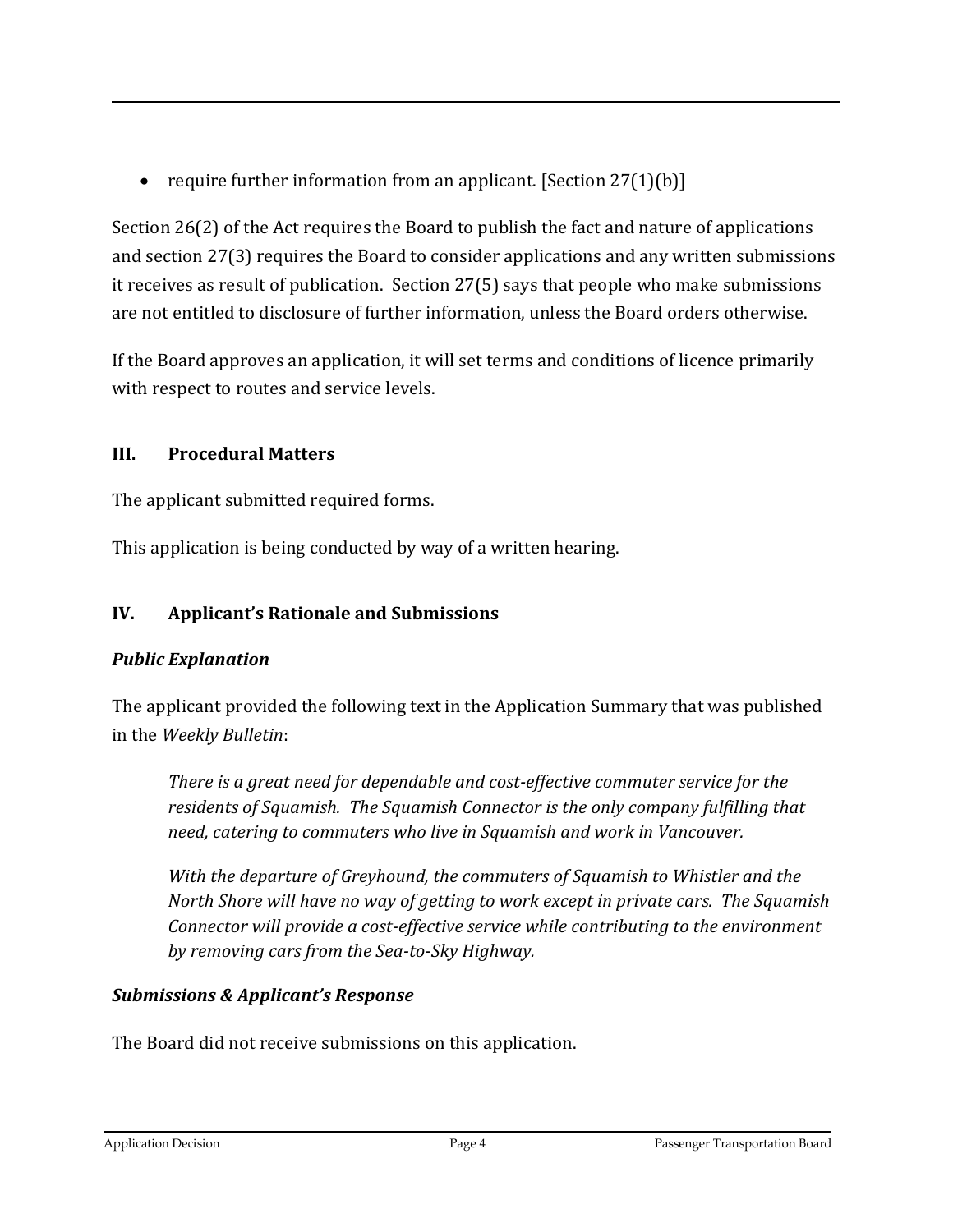# **V. Reasons for the Board's Decision**

# *Is the applicant a fit and proper person to provide its proposed service and is the applicant capable of providing the service?*

The Board looks at fitness in two parts:

(a) is the applicant a "fit and proper person" to provide the proposed service; and (b) is the applicant capable of providing that service?

The Board considers *fitness* and *capability* in the context and circumstances of an application.

Squamish Connector commenced operations on August 1, 2014. All the disclosure forms for the principals were completed with no discrepancies. The applicant's NSC safety rating is "Satisfactory-Unaudited" with no complaints or administrative penalties. We received no evidence that indicates that the applicant is not fit, proper and capable of operating the ICB transportation service.

The business plan included financial information which is a Balance Sheet and a Statement of Income and Retained Earnings as at December 31, 2016 and 2017. Also included in the Business plan, were the roles and responsibilities of Squamish Connector's management team and a description of its business operations. The materials satisfy us that the applicant has the experience and resources to start and maintain the proposed operation.

We find the applicant continues to be fit, proper and capable to provide the service with the proposed amendment.

# *Is there is a public need for the service the applicant proposes to provide, and would approving the application support sound economic conditions in the passenger transportation business in British Columbia?*

The Board considers public need and sound economic conditions together. The Board seeks to balance public need for available, accessible and reliable commercial passenger transportation service and overall industry viability and competitiveness.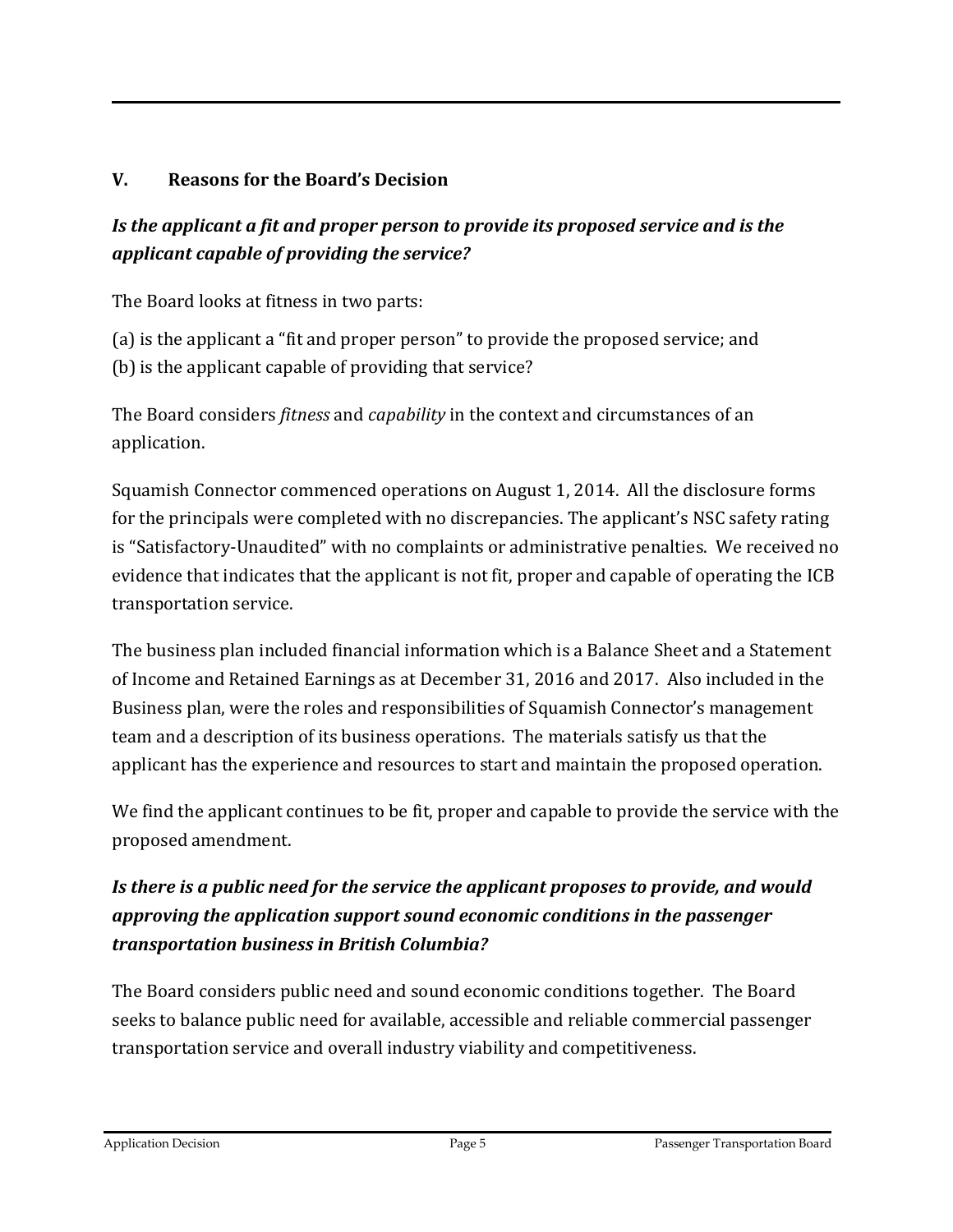The Board expects applicants to show that there is an "unmet" public need for an inter-city bus service on the corridor where you want to provide service. Applicants should give the Board information that is factual and objective. Applicants should not rely on their opinion or general statements to show public need.

The Board finds comments written by potential passengers more useful than form letters or petitions or strings of social media posts. Individually written letters of support show the Board that the writer has thought about the matter and is interested enough to take the time to tell you why he or she supports your application. Generally, the Board does not give as much weight to petitions and form letters as indicators of public need. Often, petitions and form letters do not give the Board specific information about when and how often the people who signed the petition would use a new inter-city bus service.

The Board looks at the "sound economic conditions" issue from a wide-ranging view. The economic conditions of the "transportation business in British Columbia" are considered ahead of the economic and financial interests of an individual applicant or operator.

The Board looks at the state of inter-city bus services in the area where the applicant is applying to operate. The Board considers how the service could benefit the market and whether the market has the capacity to absorb additional services. The Board may consider such things as:

- Will the service fill a gap in the market?
- Has an inter-city bus company recently left the market?
- Will the service give the public additional transportation options?
- Has the applicant shown that current service levels are unsatisfactory?
- Does the market place have the capacity to absorb another service?
- Are there inter-city bus providers in the target market area?
- Will the services supplement another non-transportation business?

Squamish Connector has stated that it requires a full ICB licence to allow for additional stops along the Sea to Sky Highway giving customers more choices, to target a larger number of commuters, to meet increased demand, to remove a large number of vehicles from the Sea to Sky Highway, and to offer better service.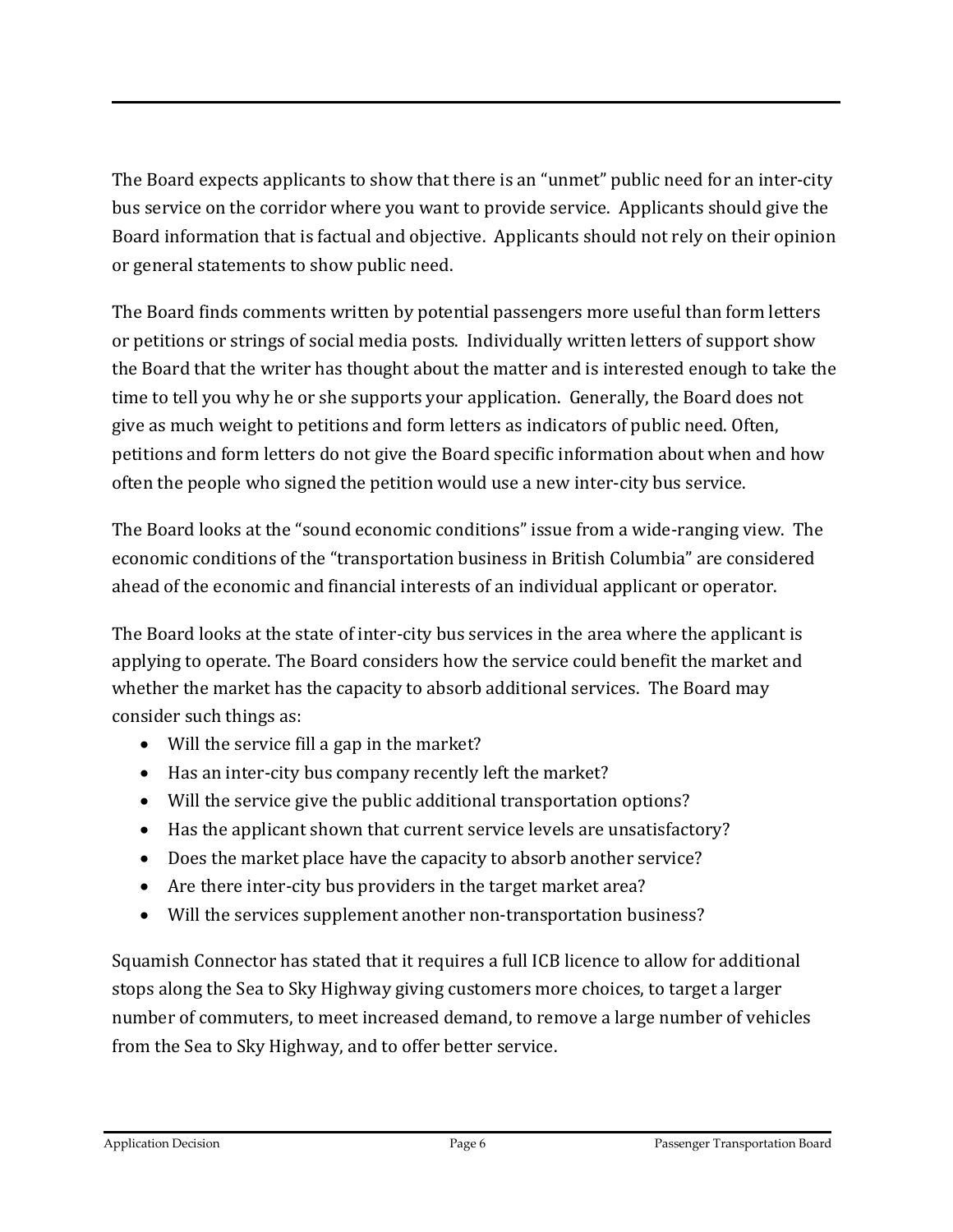To show public need for the proposed service the applicant has submitted information and evidence as described below:

- Eight user support statements from individuals or businesses who state that they would use the proposed service. One individual has mentioned that the recent ending of Greyhound Service has left a void in the community for those dependent on this transportation. One business has mentioned that increasing Squamish Connector's pick up and drop off locations would allow its guests to be dropped off and picked up closer to the business location. A lack of public transport options have put a negative impact on some business operators who have had to turn potential clients away. One major employer in the Squamish area has stated that finding suitable employees has been a major constraint in the growth of its business. Potential recruits cite the lack of transportation as a key deterrent. Two other businesses state that their staff, many of which do not have their own vehicles, would use the proposed service to and from work. A business located in Britannia Beach has stated that currently Britannia Beach has no public transport options.
- Information on population trends from the 2016 Statistics Canada Census suggests that many of Squamish residents work out of town. Squamish's workforce consists of approximately 11,600 people. More than half of the commuters travel over 15 minutes to get to work. The estimated population in 2018 (Source: BC stats) is 21,229. The Squamish Chamber of Commerce states that Squamish is one of the fastest growing communities in Canada. Several residential and commercial developments are now underway and the value of building permits has increased since 2016.
- The majority of the various posts from Google Reviews, Instagram and Facebook were commendations on the quality of service that Squamish Connector provides. A very limited amount of posts refer to insufficient stops and operating times.

#### **Analysis & Findings**

We have assigned a strong weighting to the letters of support supplied by the applicant which are also corroborated by the statistical information. The majority of the social media posts lacked probative value. Only one post which referred to adding more stops had contact information for verification. Considering the letters of support and the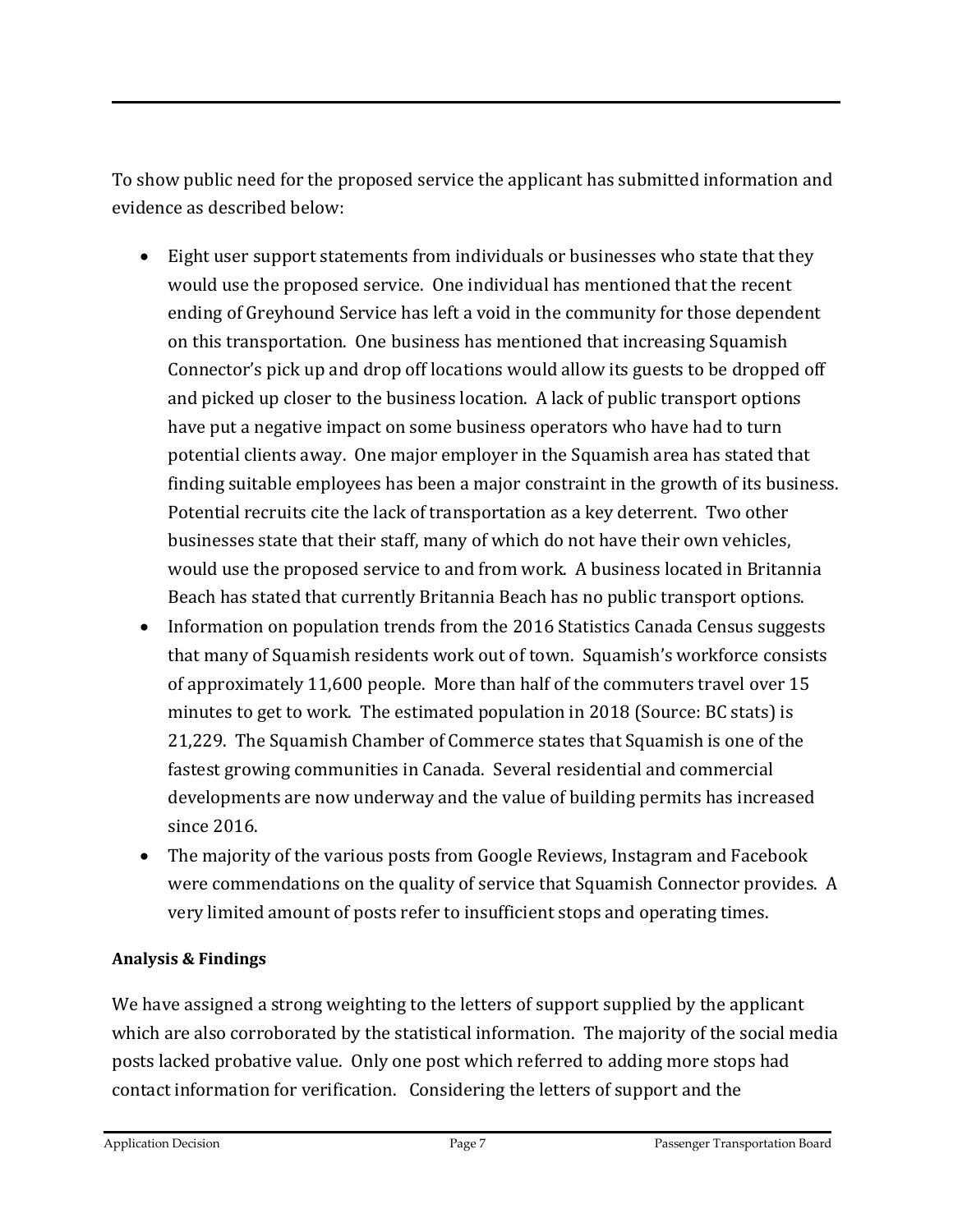corroborating statistical information we are satisfied that there is a public need for this type of service proposed by the applicant.

There were no submissions to this application.

Other ICB operators provide a service to and from Squamish. Two operators are the most comparable to the proposal in this application. One is Wilson's Transportation's Route 4 (approved in application 3035-18) which partly targets a commuter market on a route serving four municipalities: Vancouver, West Vancouver (District), Squamish and Whistler. The other is Whistler Rides' Route 1 (approved in application 2330-18) to operate on a reservation basis to serve a different mix of four municipalities: Vancouver, Squamish, Whistler and Pemberton. Both routes cater to markets that include a commuter market. However, the applicant proposes multiple departure times to meet the needs of local commuters, get more people out of their vehicles and reduce congestion. We find that the Squamish Connector is primarily focused on serving a commuter market with an offering that differs from other ICB operators. Further, we note the population growth in Squamish and related demographic information that more than a half of its workforce travels out of town to work.

Based on the evidence noted above, we find that there is a public need for the service that the applicant proposes for Route A, and that approving the application would promote sound economic conditions in the passenger transportation industry in British Columbia.

## **VI. Conclusion**

For the reasons above, this application is approved in whole. However, The Board establishes notice and activation requirements, and terms and conditions of licence that are attached to this decision as Appendices 1 and 2. These form an integral part of the decision.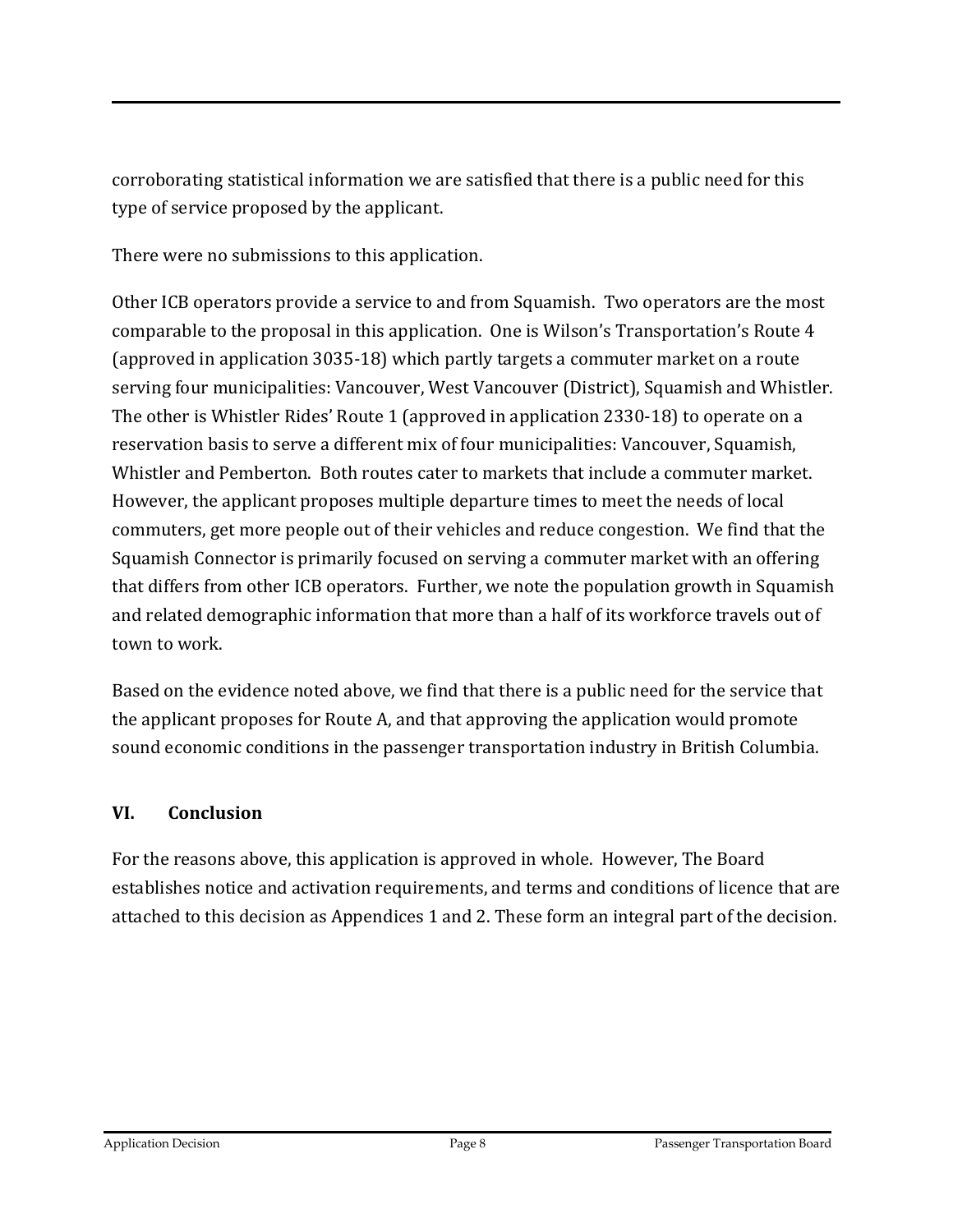#### **Appendix 1**

Squamish Connector Transportation Services Ltd. Trade name: Squamish Connector

## **Public Notice Requirements**

A Passenger Transportation Licence must be issued by the Registrar of Passenger Transportation under section 29 or renewed under section 34 of the *Passenger Transportation Act* before the special authorization approved in this decision may be exercised.

### **Direction to the Applicant Regarding Notice and Implementation**

Unless otherwise ordered by the Passenger Transportation Board, Squamish Connector Transportation Service Ltd. must post time schedules online and make available to the public online its reservation system no later than **November 15, 2019** to enable advance bookings.

### **Direction to the Registrar of Passenger Transportation Regarding Issuance**

The Registrar of Passenger Transportation (Registrar) may only issue a licence to Squamish Connector Transportation Service Ltd. with terms and conditions approved in this decision and set out in Appendix 2 after the Registrar is satisfied that Squamish Connector Transportation Service Ltd. has posted time schedules online and made available to the public its online reservation system.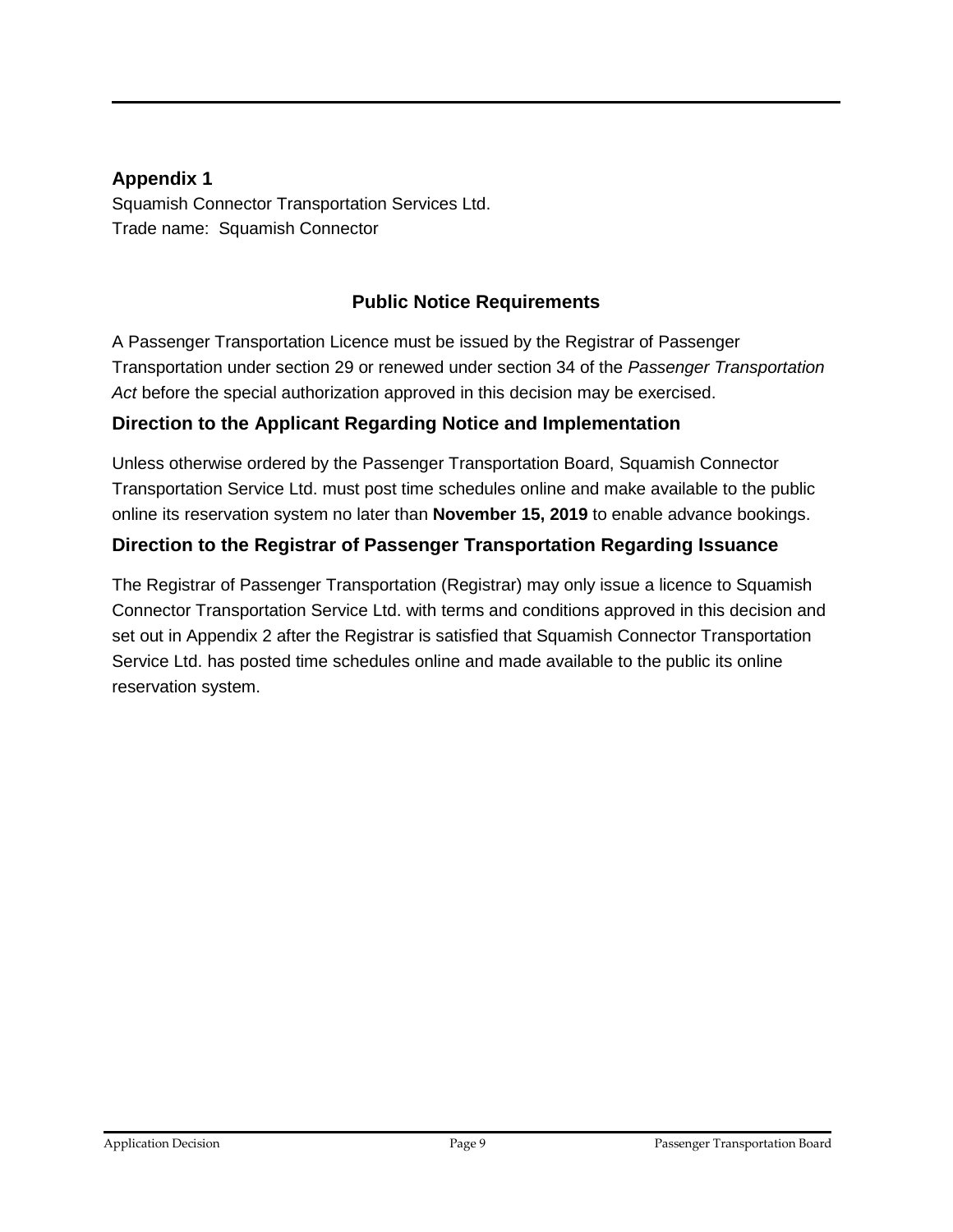# **Appendix 2**

## **Terms & Conditions**

## **Activation:**

| Licence Required<br>to Operate<br>Vehicles | The Registrar of Passenger Transportation must issue the applicant a<br>licence before the applicant can operate any vehicles approved in this<br>decision.                                                                         |  |  |
|--------------------------------------------|-------------------------------------------------------------------------------------------------------------------------------------------------------------------------------------------------------------------------------------|--|--|
| Destination Area<br>Requested              | The applicant must activate at least 1 vehicle by <b>November 30.</b><br>1.<br>2019.                                                                                                                                                |  |  |
|                                            | If the applicant does not meet the requirements set out in 1 above,<br>2.<br>this Special Authorization expires.                                                                                                                    |  |  |
|                                            | The Passenger Transportation Board may vary the requirements set<br>3.<br>out in 1 above, if circumstances warrant.                                                                                                                 |  |  |
|                                            | If an applicant needs more time to activate vehicles, then the<br>4.<br>applicant must make a request to the Board by November 30. 2019.                                                                                            |  |  |
|                                            | Note: "Activate" means that the applicant has submitted the documents<br>required to obtain a Special Authorization Vehicle Identifier to the<br>Registrar of Passenger Transportation.                                             |  |  |
| Notice to Registrar                        | The Registrar must not, without direction from the Board, issue the<br>1.<br>applicant a licence or any Special Authorization Vehicle Identifiers if<br>the applicant has not activated at least 1 vehicle by November 30.<br>2019. |  |  |
|                                            | Note: "Activate" means that the applicant has submitted the documents<br>required to obtain a Special Authorization Vehicle Identifier to the<br>Registrar of Passenger Transportation.                                             |  |  |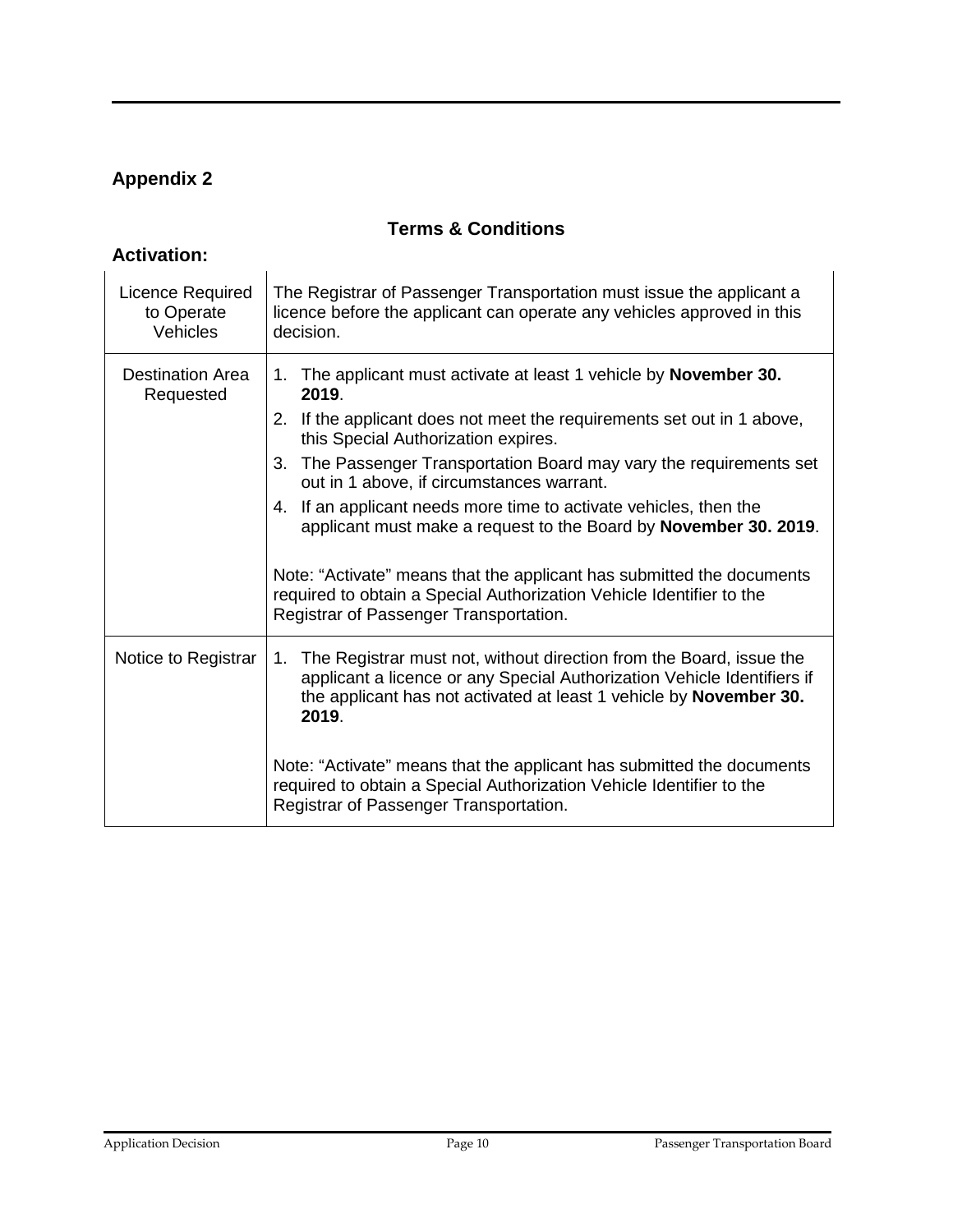| <b>Special Authorization</b><br><b>INTER-CITY BUS AUTHORIZATION (ICBA)</b><br><b>Terms &amp; Conditions</b> |                                                                                                                                                                                                                                                                                               |  |  |
|-------------------------------------------------------------------------------------------------------------|-----------------------------------------------------------------------------------------------------------------------------------------------------------------------------------------------------------------------------------------------------------------------------------------------|--|--|
| <b>Definitions</b>                                                                                          | "Board" means the Passenger Transportation Board<br>"Registrar" means the Registrar, Passenger Transportation                                                                                                                                                                                 |  |  |
| A. Legislative Requirements                                                                                 |                                                                                                                                                                                                                                                                                               |  |  |
| Vehicle Identifiers                                                                                         | Each motor vehicle operated under this authorization must display, at<br>the times and in the form and manner required by the Registrar, a<br>vehicle identifier that is:<br>(a) issued to the licensee by the Registrar; or<br>(b) authorized by the Registrar to be issued by the licensee. |  |  |
| <b>B.</b> Services                                                                                          |                                                                                                                                                                                                                                                                                               |  |  |
| Services                                                                                                    | Transportation of passengers must be provided:<br>(a) on a scheduled basis; and<br>(b) in accordance with minimum frequencies and other terms and<br>conditions of licence that apply to the routes and route points.                                                                         |  |  |
| <b>Schedules</b>                                                                                            | The licence holder must publish, in a manner accessible to the general<br>public, a schedule for each route with the time and location of each<br>stop; and must carry in each vehicle a copy of the schedule that the<br>vehicle is following.                                               |  |  |